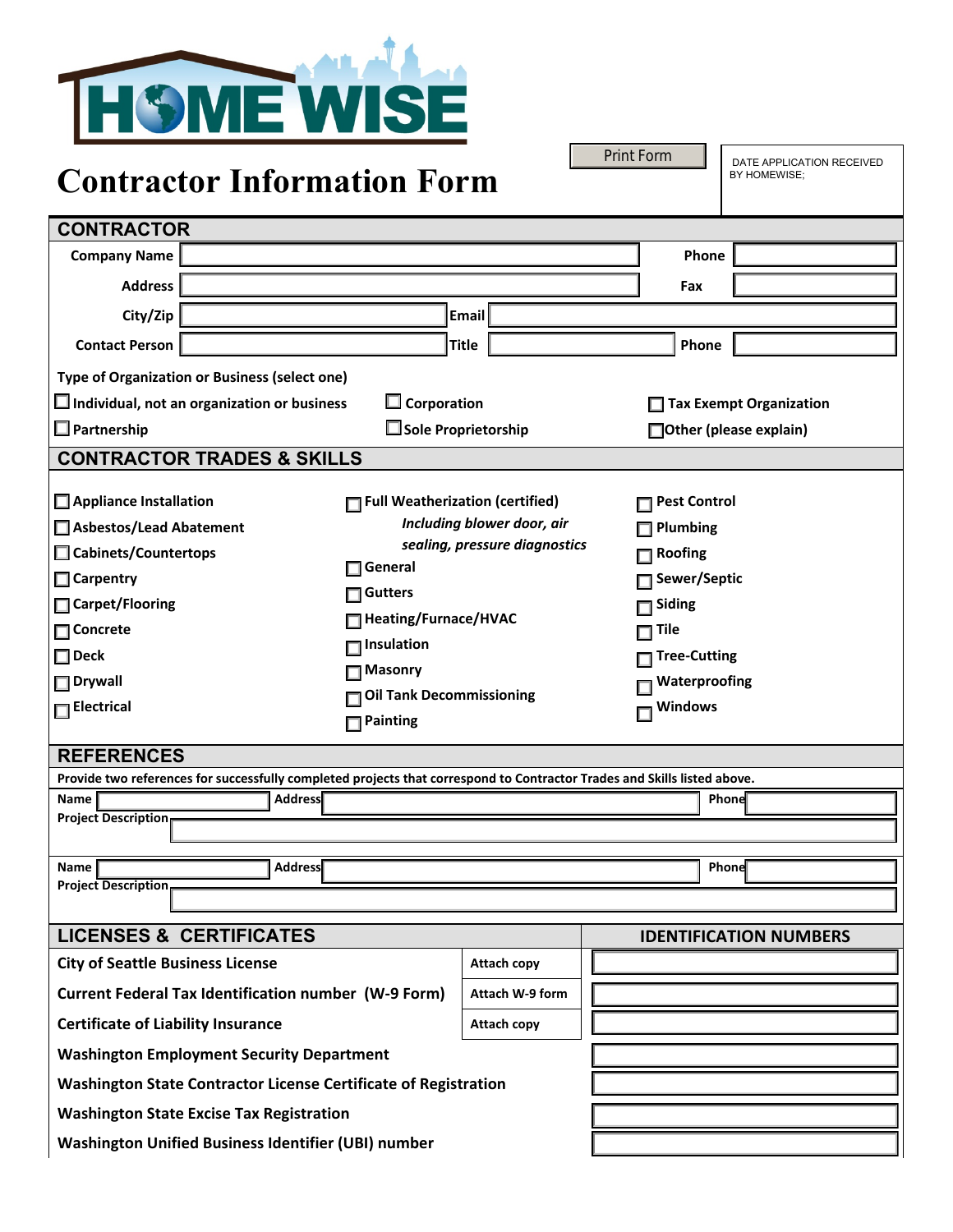# **GENERAL REQUIREMENTS**

- **Current Washington State Contractors License and City of Seattle Business License.**
- **Maintain a minimum of \$500,000 general liability insurance (per occurrence).**
- **Successful completion of two projects of equal value as projects bidding on.**

# **TERMS & CONDITIONS**

The undersigned Contractor, in order to qualify as an eligible contractor under The City of Seattle's HomeWise program, hereby represents, warrants and agrees with The City of Seattle as set forth below. Each provision of this Agreement shall apply to each contract awarded to the Contractor by a homeowner receiving a loan under the HomeWise program. By submitting any proposal and by signing each such contract and request for payment thereunder, Contractor shall be considered to have reaffirmed as of the date of such submission or signature all of the representations and warranties below.

Contractor shall comply with all applicable federal rules and regulations, including but not limited to those described below.

# **1. Equal Opportunity; Non-Discrimination**

Contractor shall ensure compliance with Executive Order 11246, entitled "Equal Opportunity," as amended by Executive Orders 11375 and 12086, and the regulations issued pursuant thereto, 41 C.F.R. Part 60, which provide that no person shall be discriminated against because of race, color, religion, sex or national origin in all phases of employment during the performance of federal contracts and subcontracts, and Contractor shall take affirmative action to ensure fair treatment in employment, upgrading, demotion or transfer, recruitment or recruitment advertising, layoff or termination, rates of pay, or other forms of compensation and selection for training or apprenticeship. The "equal opportunity clause" set forth in 41 C.F.R.60-1.4(a) is hereby incorporated by reference as though fully set forth, and such clause shall be set forth or incorporated by reference in subcontract and contract subject to this Agreement.

No person shall on the grounds of race, color, national origin, religion or sex be excluded from participation in, be denied the benefits of, or be subjected to discrimination under any program or activity funded in whole or in part with federal funds. Contractor shall comply fully with all requirements of Title VI of the Civil Rights Act of 1964, 42 U.S.C. 2000d et seq., which provides that no person in the United States shall on the ground of race, color or national origin, be excluded from participation in, denied the benefits of, or be subjected to discrimination under any program or activity receiving Federal financial assistance; and with HUD regulations implementing such requirements, 24 C.F.R. Part 1 {24 C.F.R. 570.602(a)}.

Contractor shall comply with all of the requirements and prohibitions of 24 C.F.R. Section 570.602, implementing the nondiscrimination requirements of Section 109 of the Housing and Community Development Act of 1974, as amended; those of HUD regulations under the Rehabilitation Act of 1973, as amended, 24 C.F.R. Part 8; those of HUD regulations under the Americans with Disabilities Act; and those of HUD regulations under the Age Discrimination Act of 1975, 42 U.S.C. Section 6101 et seq., at 24 C.F.R. Part 146. The Contractor shall comply with Section 504 of the Rehabilitation Act of 1973, as amended, and all HUD regulations that pertain to it.

# **2. Debarment and Suspension**

A. Contractor represents and warrants that neither Contractor nor its principals is debarred, suspended, declared ineligible, proposed for debarment, or voluntarily excluded from participation in federal assistance programs under 24 C.F.R. Part 24 or Executive Order 12549, "Debarment and Suspension." The Contractor shall not enter into any subcontract with any subcontractor who has been debarred, declared ineligible, suspended, or voluntarily excluded from performing work on contracts funded by an agency of the United States government under such regulations or Order. Contractor shall obtain and provide to The City a certification from each subcontractor as provided in Appendix B to 24 C.F.R. Part 24 prior to the subcontractor's commencement of work

. B. Contractor further represents and warrants that neither Contractor nor its principals is debarred, suspended, declared ineligible, or voluntarily excluded from participation in contracts awarded by The City.

C. If Contractor is hereafter debarred, suspended, declared ineligible, or voluntarily excluded from participation in federal assistance programs or in contracts awarded by The City, or both, then Contractor shall promptly notify the Office of Housing and Contractor shall not be eligible for contracts under the HomeWise program for so long as such status shall continue, unless otherwise provided in the terms of the order or agreement debarring, suspending, declaring ineligible or excluding Contractor.

# **3. Conflicts of Interest**

No officer, agent, employee, consultant or elected or appointed official of The City, or its designees or agents, who exercises or has exercised any function or responsibilities with respect to activities assisted with federal funds, or who is in a position to participate in a decision-making process or gain inside information with regard to such activities, may obtain any financial interest or benefit from the activity, or have an interest in any contract, subcontract or agreement with respect thereto or the proceeds thereunder, either for himself or herself or for those with whom he or she has family or business ties, during his or her tenure or for one (1) year thereafter. Contractor represents, warrants and agrees that no such person has or will have any such interest in any contract subject to the Agreement or any subcontract thereunder, or in any proceeds thereunder, in violation of the foregoing prohibition.

# **4. Non-Discrimination and Affirmative Action**

The Contractor will not discriminate against any employee or applicant for employment because of race, religion, creed, color, sex, marital status, sexual orientation, political ideology, ancestry, national origin, or the presence of any sensory, mental or physical handicap, unless